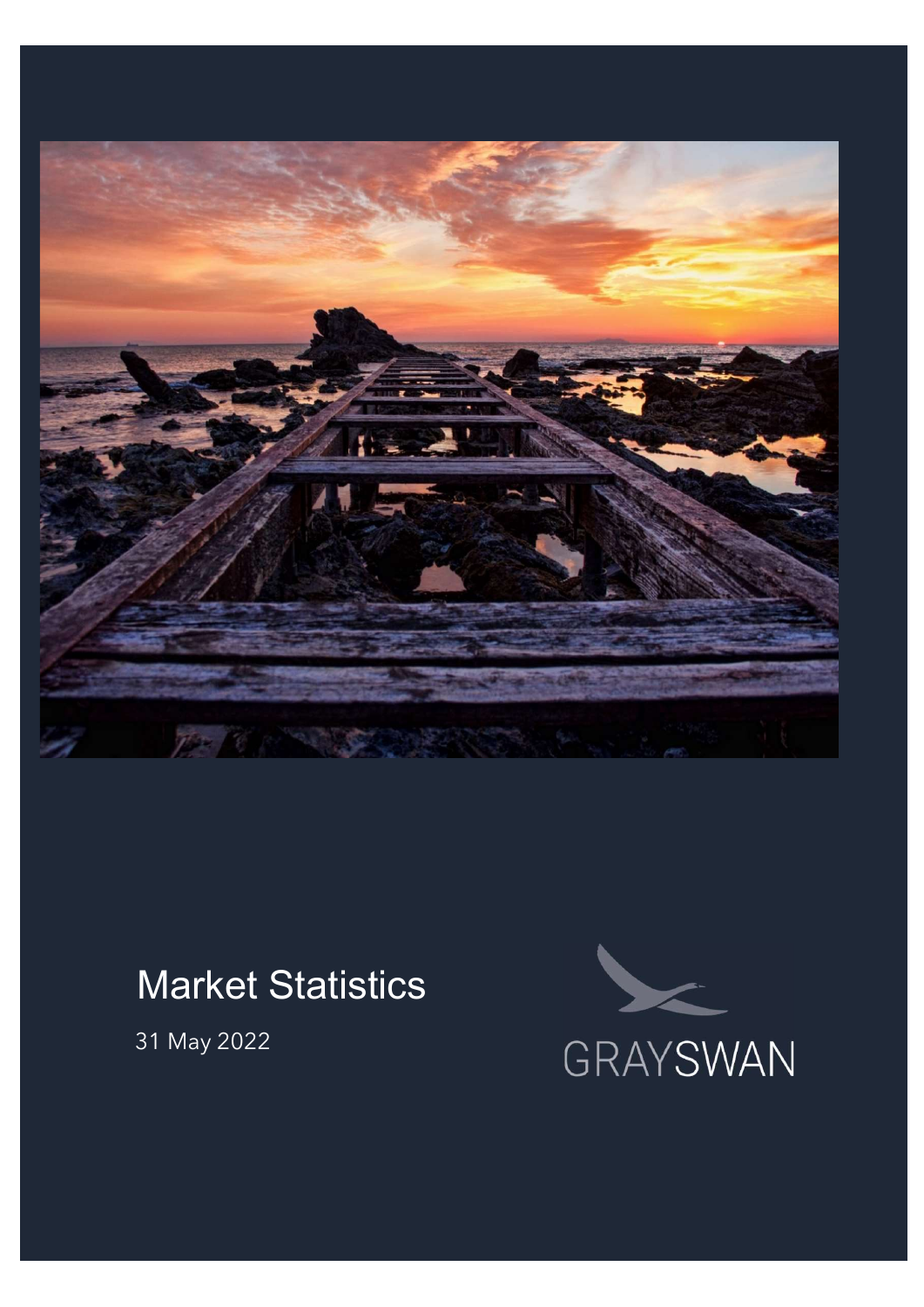#### Content





Page 03 Performance Summary

Page 04 Local Markets (ZAR)



Page 05 Local Equity Indices (ZAR)



Page 06 Local Sector Equity Indices (ZAR)



Page 07 Local Style Equity Indices (ZAR)



Page 08 Global Markets (USD)



Page 09 Global Markets (ZAR)



Page 10 Global Equity Markets (USD)



Page 11 Global Equity Markets (ZAR)



Page 12 Contact Us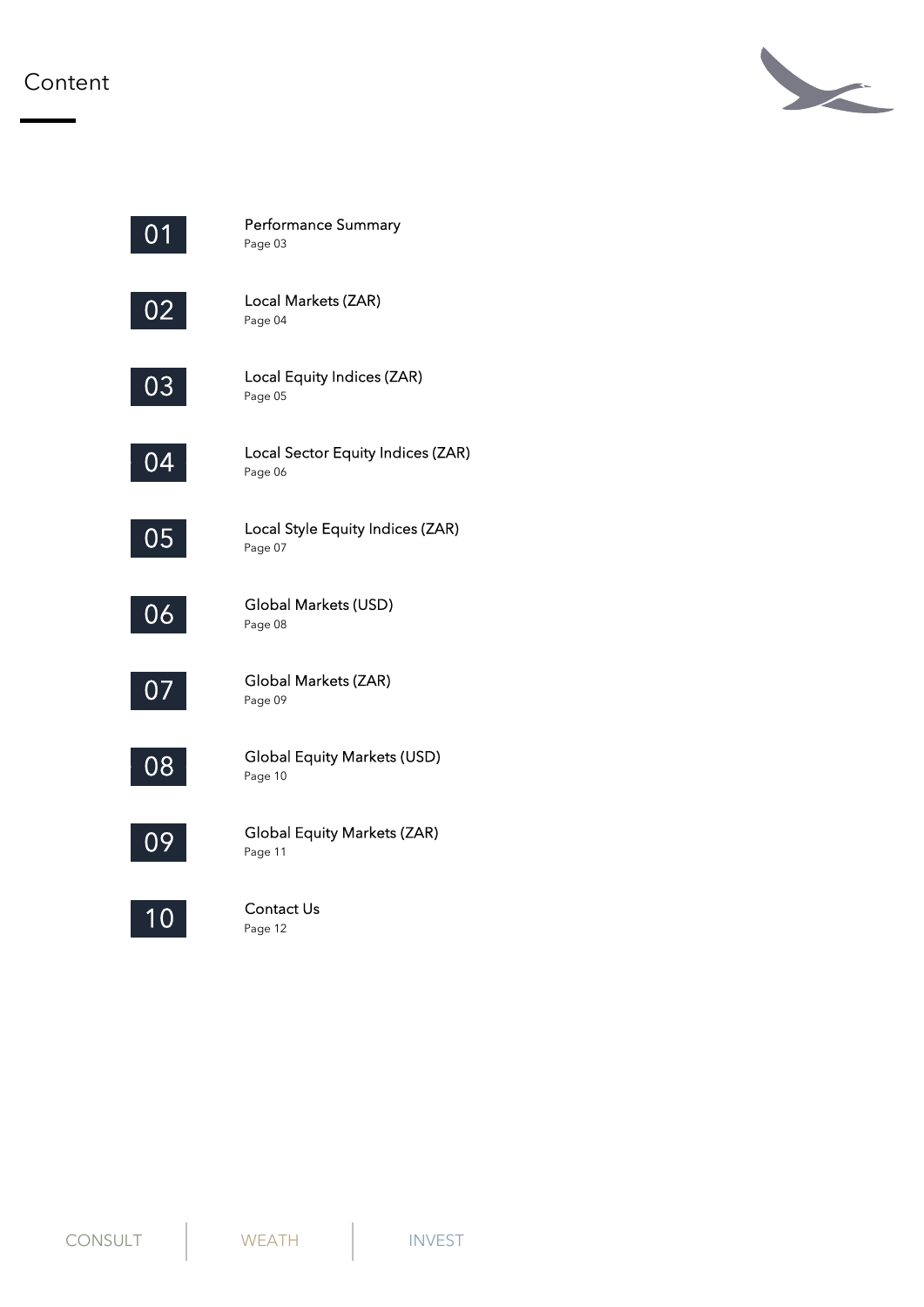### Performance Summary



|                      | Local Economic Indicators | Offshore Economic Indicators       |          |
|----------------------|---------------------------|------------------------------------|----------|
| SA Inflation (y-o-y) | 5.90%                     | Dollar/Rand Exchange Rate          | 15.65    |
| <b>ALSI Level</b>    | 72,094.87                 | Euro/Rand Exchange Rate            | 16.79    |
| Prime Rate           | 8.25%                     | British Pound / Rand Exchange Rate | 19.72    |
| Overnight Call       | 4.84%                     | Brent Crude Oil (\$/ Barrel)       | 115.60   |
| Gold Price (R/OZ)    | 29,022.58                 | Gold Price (\$/OZ)                 | 1,854.81 |



JSE JSE JSE Resources | Industrials | Financials |  $\frac{32}{10}$  $\begin{array}{c|c} \text{JSE} & \text{Dividend} \\ \text{Final} & \text{Plus} \end{array}$  JSE ALSI JSE Plus | | | | | | -3.0% -2.0% | 2.0% | 2.0% | 2.0% | 2.0% | 2.0% | 2.0% | 2.0% | 2.0% | 2.0% | 2.0% | 2.0% | 2.0% | 2.0% | 2.0% | 2.0% -1.0% о.0% <del>— поставать в составительных поставательных</del> постановких постановких постановких постановких постановких по<br>Постановких постановких постановких постановких постановких постановких постановких постановких постановких  $1.0\%$  |  $\blacksquare$  $2.0\%$  |  $\blacksquare$  $3.0\%$  |  $\blacksquare$  $4.0\%$  |  $\blacksquare$  $5.0\%$  and  $5.0\%$  and  $5.0\%$  and  $5.0\%$  and  $5.0\%$  and  $5.0\%$  and  $5.0\%$  and  $5.0\%$  and  $5.0\%$  and  $5.0\%$  and  $5.0\%$  and  $5.0\%$  and  $5.0\%$  and  $5.0\%$  and  $5.0\%$  and  $5.0\%$  and  $5.0\%$  and  $5.0\%$  and  $5.0\$ 





Global Markets (ZAR) **Global Equity Markets (ZAR)** 

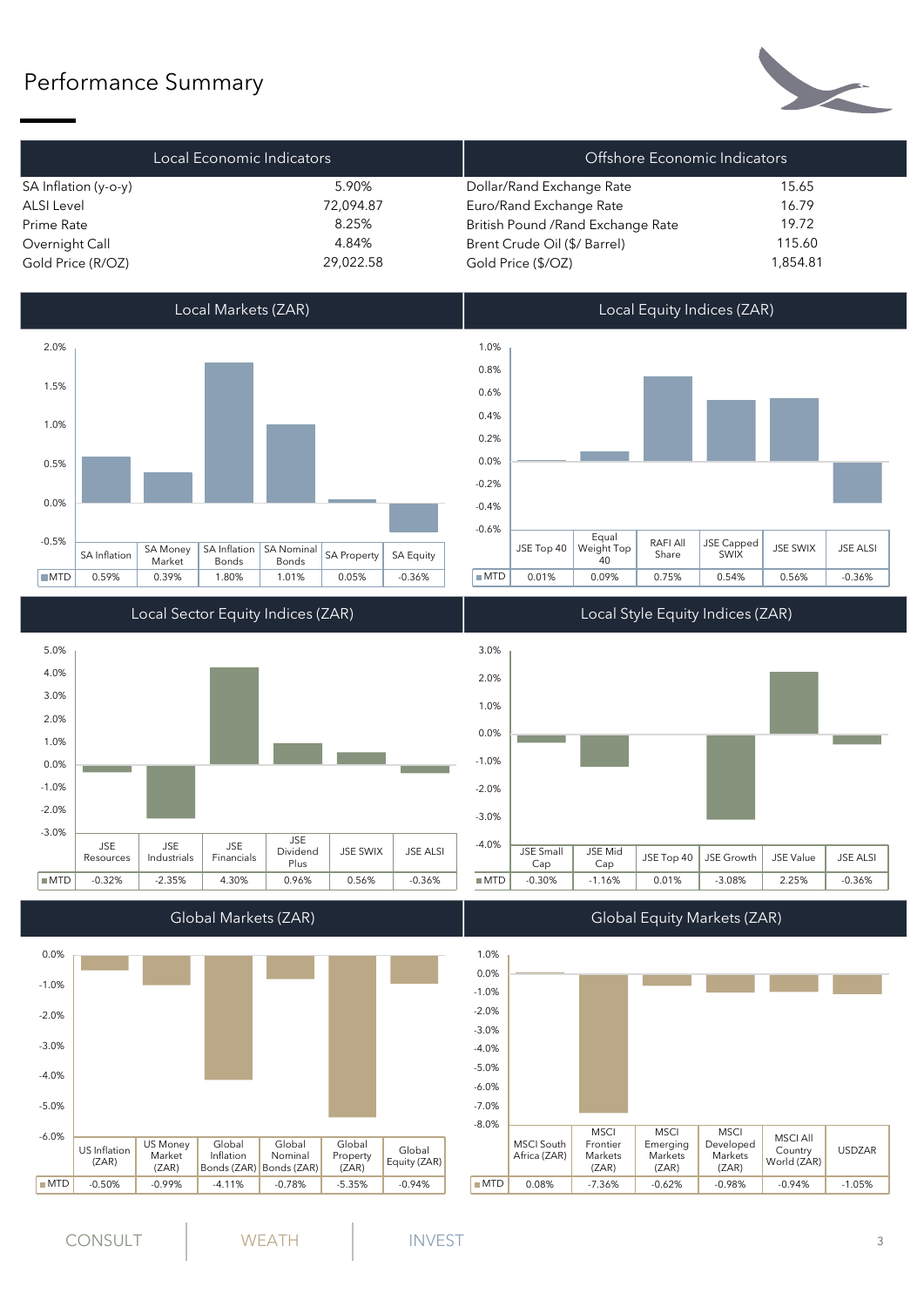

CUMULATIVE PERFORMANCE (10 Years) The RISK RETURN COMPARISON (10 Years)





|                            |                     |                           | <b>CALENDAR YEAR</b>                |                                   |                    |                  |
|----------------------------|---------------------|---------------------------|-------------------------------------|-----------------------------------|--------------------|------------------|
|                            | <b>SA</b> Inflation | <b>SA Money</b><br>Market | <b>SA Inflation</b><br><b>Bonds</b> | <b>SA Nominal</b><br><b>Bonds</b> | <b>SA Property</b> | <b>SA Equity</b> |
| 2018                       | 5.18%               | 7.25%                     | $-0.43%$                            | 7.69%                             | $-25.26%$          | $-8.53%$         |
| 2019                       | 3.56%               | 7.29%                     | 2.25%                               | 10.32%                            | 1.92%              | 12.05%           |
| 2020                       | 3.17%               | 5.39%                     | 4.15%                               | 8.65%                             | $-34.49%$          | 7.00%            |
| 2021                       | 5.47%               | 3.81%                     | 14.93%                              | 8.40%                             | 36.94%             | 29.23%           |
| 2022                       | 2.98%               | 1.79%                     | 4.20%                               | 1.17%                             | $-2.62%$           | $-0.32%$         |
|                            |                     |                           | RISK COMPARISON (10 Years)          |                                   |                    |                  |
|                            | <b>SA</b> Inflation | <b>SA Money</b><br>Market | <b>SA Inflation</b><br><b>Bonds</b> | <b>SA Nominal</b><br><b>Bonds</b> | <b>SA Property</b> | <b>SA Equity</b> |
| <b>Standard Deviation</b>  | 1.33%               | 0.36%                     | 9.83%                               | 7.95%                             | 21.26%             | 13.13%           |
| Worst 1 Month Performance  | $-0.61%$            | 0.28%                     | $-17.47%$                           | $-9.75%$                          | $-36.57%$          | $-12.13%$        |
| Worst 12 Month Performance | 2.05%               | 3.78%                     | $-15.23%$                           | $-5.61%$                          | $-51.57%$          | $-18.42%$        |
| Maximum Draw Down          | $-1.12%$            | 0.00%                     | $-18.55%$                           | $-9.79%$                          | $-62.63%$          | $-21.72%$        |
|                            |                     |                           |                                     |                                   |                    |                  |

CONSULT NEATH INVEST 4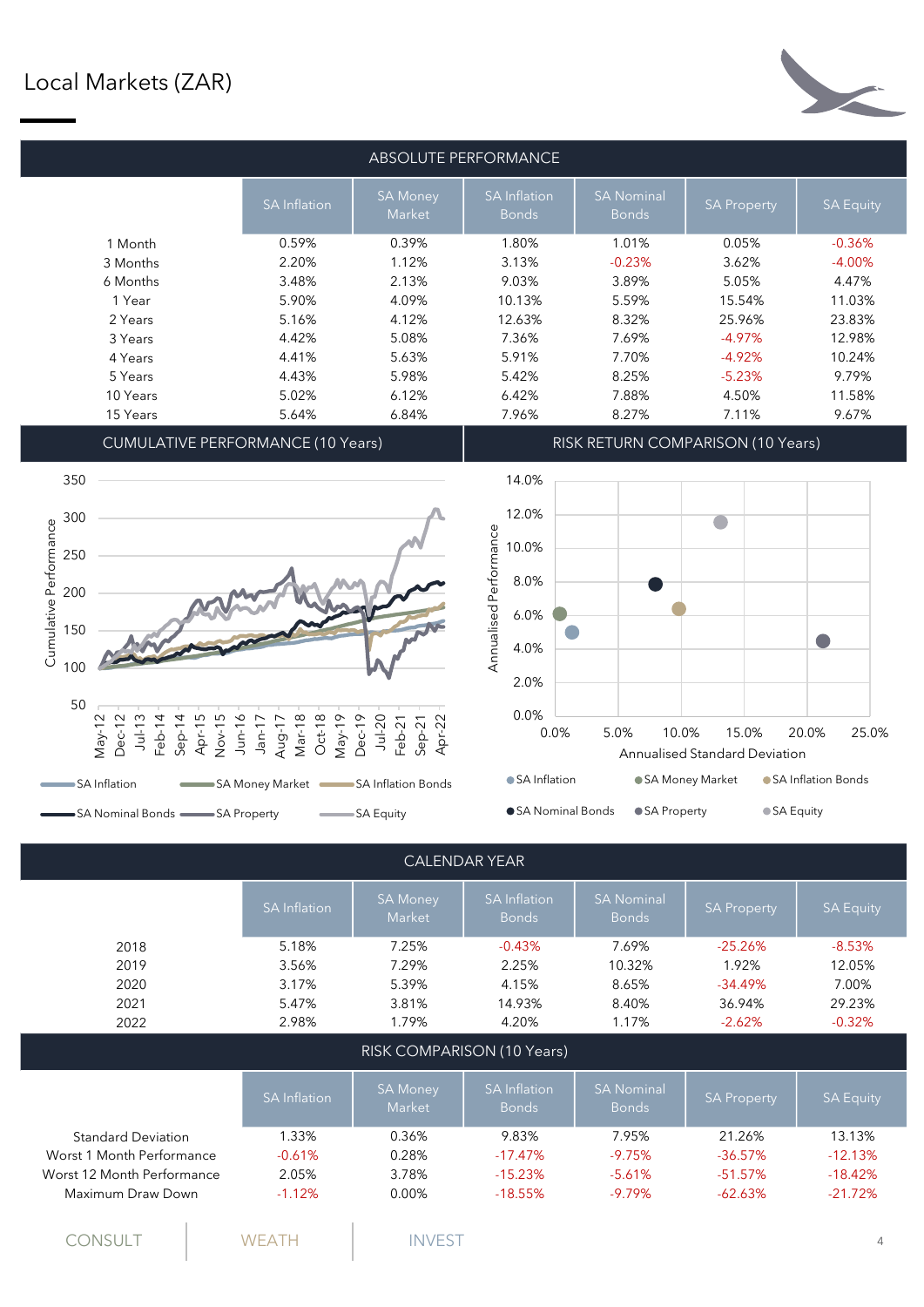# Local Equity Indices (ZAR)

| ABSOLUTE PERFORMANCE |            |                        |                       |                                  |                 |                 |  |  |  |
|----------------------|------------|------------------------|-----------------------|----------------------------------|-----------------|-----------------|--|--|--|
|                      | JSE Top 40 | Equal Weight<br>Top 40 | <b>RAFI All Share</b> | <b>JSE Capped</b><br><b>SWIX</b> | <b>JSE SWIX</b> | <b>JSE ALSI</b> |  |  |  |
| 1 Month              | 0.01%      | 0.09%                  | 0.75%                 | 0.54%                            | 0.56%           | $-0.36%$        |  |  |  |
| 3 Months             | $-4.78%$   | $-1.06%$               | 1.01%                 | $-1.98%$                         | $-2.10%$        | $-4.00%$        |  |  |  |
| 6 Months             | 4.27%      | 11.42%                 | 14.34%                | 8.06%                            | 6.80%           | 4.47%           |  |  |  |
| 1 Year               | 10.89%     | 18.99%                 | 25.52%                | 12.09%                           | 8.02%           | 11.03%          |  |  |  |
| 2 Years              | 22.86%     | 32.10%                 | 35.35%                | 25.61%                           | 20.96%          | 23.83%          |  |  |  |
| 3 Years              | 13.62%     | 16.49%                 | 15.07%                | 10.62%                           | 9.44%           | 12.98%          |  |  |  |
| 4 Years              | 10.82%     | 11.54%                 | 12.12%                | 7.57%                            | 7.22%           | 10.24%          |  |  |  |
| 5 Years              | 10.38%     | 9.13%                  | 12.41%                | 6.77%                            | 6.68%           | 9.79%           |  |  |  |
| 10 Years             | 11.84%     | 9.42%                  | 11.60%                | 10.24%                           | 10.41%          | 11.58%          |  |  |  |
| 15 Years             | 9.64%      | 8.78%                  | 9.86%                 |                                  | 9.25%           | 9.67%           |  |  |  |

CUMULATIVE PERFORMANCE (10 Years) RISK RETURN COMPARISON (10 Years)





|                            | JSE Top 40 | Equal Weight<br><b>Top 40</b> | <b>RAFI All Share</b> | <b>JSE Capped</b><br><b>SWIX</b> | <b>JSE SWIX</b> | <b>JSE ALSI</b> |
|----------------------------|------------|-------------------------------|-----------------------|----------------------------------|-----------------|-----------------|
| 2018                       | $-8.31%$   | $-10.71%$                     | $-4.00%$              | $-10.94%$                        | $-11.67%$       | $-8.53%$        |
| 2019                       | 12.41%     | 7.09%                         | 9.06%                 | 6.75%                            | 9.32%           | 12.05%          |
| 2020                       | 9.97%      | 5.65%                         | $-2.44%$              | 0.58%                            | 2.61%           | 7.00%           |
| 2021                       | 28.40%     | 31.97%                        | 41.18%                | 27.08%                           | 21.06%          | 29.23%          |
| 2022                       | $-0.52%$   | 6.63%                         | 7.83%                 | 3.06%                            | 2.08%           | $-0.32%$        |
| RISK COMPARISON (10 Years) |            |                               |                       |                                  |                 |                 |
|                            | JSE Top 40 | Equal Weight<br><b>Top 40</b> | <b>RAFI All Share</b> | <b>JSE Capped</b><br><b>SWIX</b> | <b>JSE SWIX</b> | <b>JSE ALSI</b> |
| <b>Standard Deviation</b>  | 13.81%     | 14.51%                        | 15.14%                | 13.06%                           | 12.78%          | 13.13%          |
| Worst 1 Month Performance  | $-10.44%$  | $-16.23%$                     | $-18.71%$             | $-16.69%$                        | $-14.15%$       | $-12.13%$       |
| Worst 12 Month Performance | $-16.22%$  | $-22.46%$                     | $-27.96%$             | $-24.53%$                        | $-20.88%$       | $-18.42%$       |
| Maximum Draw Down          | $-19.91%$  | $-30.90\%$                    | $-30.52%$             | $-30.19%$                        | $-26.03%$       | $-21.72%$       |
| CONSULT                    | WEATH      | <b>INVEST</b>                 |                       |                                  |                 | 5               |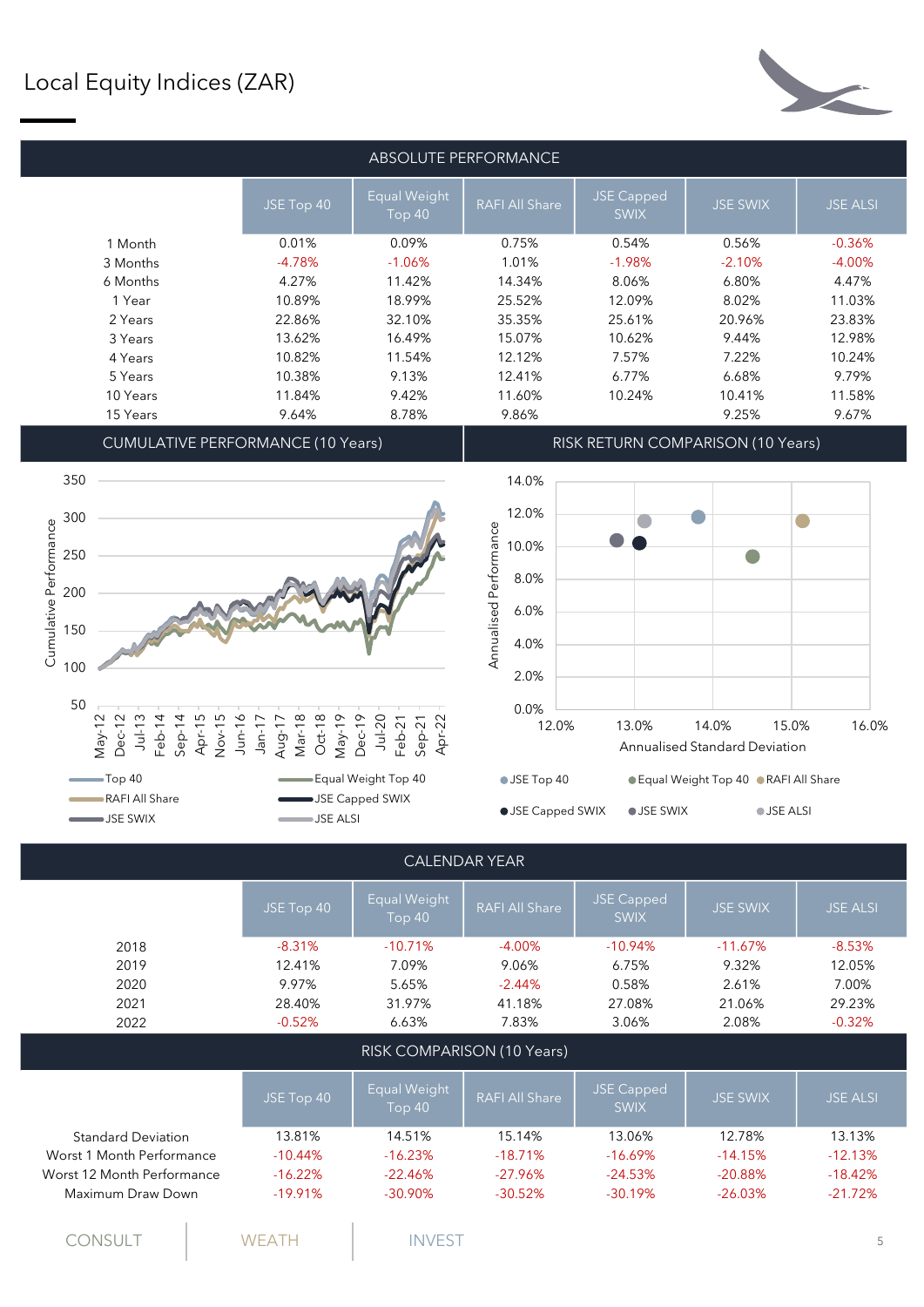## Local Sector Equity Indices (ZAR)



| ABSOLUTE PERFORMANCE |                      |                        |                |                                    |                 |                 |  |  |  |
|----------------------|----------------------|------------------------|----------------|------------------------------------|-----------------|-----------------|--|--|--|
|                      | <b>JSE Resources</b> | <b>JSE</b> Industrials | JSE Financials | <b>JSE Dividend</b><br><b>Plus</b> | <b>JSE SWIX</b> | <b>JSE ALSI</b> |  |  |  |
| 1 Month              | $-0.32%$             | $-2.35%$               | 4.30%          | 0.96%                              | 0.56%           | $-0.36%$        |  |  |  |
| 3 Months             | $-7.61%$             | $-8.78%$               | 9.52%          | $-2.32%$                           | $-2.10%$        | $-4.00%$        |  |  |  |
| 6 Months             | 17.61%               | $-15.15%$              | 27.96%         | 19.55%                             | 6.80%           | 4.47%           |  |  |  |
| 1 Year               | 22.38%               | $-8.15%$               | 31.63%         | 31.91%                             | 8.02%           | 11.03%          |  |  |  |
| 2 Years              | 35.15%               | 7.65%                  | 36.39%         | 40.63%                             | 20.96%          | 23.83%          |  |  |  |
| 3 Years              | 27.47%               | 6.19%                  | 4.87%          | 17.46%                             | 9.44%           | 12.98%          |  |  |  |
| 4 Years              | 24.04%               | 3.96%                  | 5.16%          | 15.06%                             | 7.22%           | 10.24%          |  |  |  |
| 5 Years              | 25.55%               | 3.03%                  | 7.57%          | 16.61%                             | 6.68%           | 9.79%           |  |  |  |
| 10 Years             | 9.45%                | 11.72%                 | 10.78%         | 11.33%                             | 10.41%          | 11.58%          |  |  |  |
| 15 Years             | 6.14%                | 12.04%                 | 8.57%          | 11.36%                             | 9.25%           | 9.67%           |  |  |  |
|                      |                      |                        |                |                                    |                 |                 |  |  |  |

CUMULATIVE PERFORMANCE (10 Years) RISK RETURN COMPARISON (10 Years)







● JSE Dividend Plus ● JSE SWIX ● JSE ALSI



|                            |                      |                        | UALLI 112 AI ILAI          |                                    |                 |                 |
|----------------------------|----------------------|------------------------|----------------------------|------------------------------------|-----------------|-----------------|
|                            | <b>JSE Resources</b> | <b>JSE</b> Industrials | <b>JSE Financials</b>      | <b>JSE Dividend</b><br><b>Plus</b> | <b>JSE SWIX</b> | <b>JSE ALSI</b> |
| 2018                       | 17.77%               | $-17.87%$              | $-4.09%$                   | $-1.63%$                           | $-11.67%$       | $-8.53%$        |
| 2019                       | 25.32%               | 11.00%                 | 0.90%                      | 4.92%                              | 9.32%           | 12.05%          |
| 2020                       | 21.11%               | 14.22%                 | $-19.66%$                  | 4.50%                              | 2.61%           | 7.00%           |
| 2021                       | 32.36%               | 24.45%                 | 27.43%                     | 37.08%                             | 21.06%          | 29.23%          |
| 2022                       | 11.44%               | $-17.42%$              | 17.33%                     | 13.98%                             | 2.08%           | $-0.32%$        |
|                            |                      |                        | RISK COMPARISON (10 Years) |                                    |                 |                 |
|                            | <b>JSE Resources</b> | <b>JSE</b> Industrials | <b>JSE Financials</b>      | <b>JSE Dividend</b><br>Plus        | <b>JSE SWIX</b> | <b>JSE ALSI</b> |
| <b>Standard Deviation</b>  | 24.80%               | 13.99%                 | 19.49%                     | 15.78%                             | 12.78%          | 13.13%          |
| Worst 1 Month Performance  | $-22.52%$            | $-8.44%$               | $-30.66%$                  | $-19.97\%$                         | $-14.15%$       | $-12.13%$       |
| Worst 12 Month Performance | $-39.45%$            | $-23.81%$              | $-39.24%$                  | $-31.59%$                          | $-20.88%$       | $-18.42%$       |
| Maximum Draw Down          | $-56.72%$            | $-23.81%$              | $-43.54%$                  | $-34.01%$                          | $-26.03%$       | $-21.72%$       |
| <b>CONSULT</b>             | <b>WEATH</b>         | <b>INVEST</b>          |                            |                                    |                 | 6               |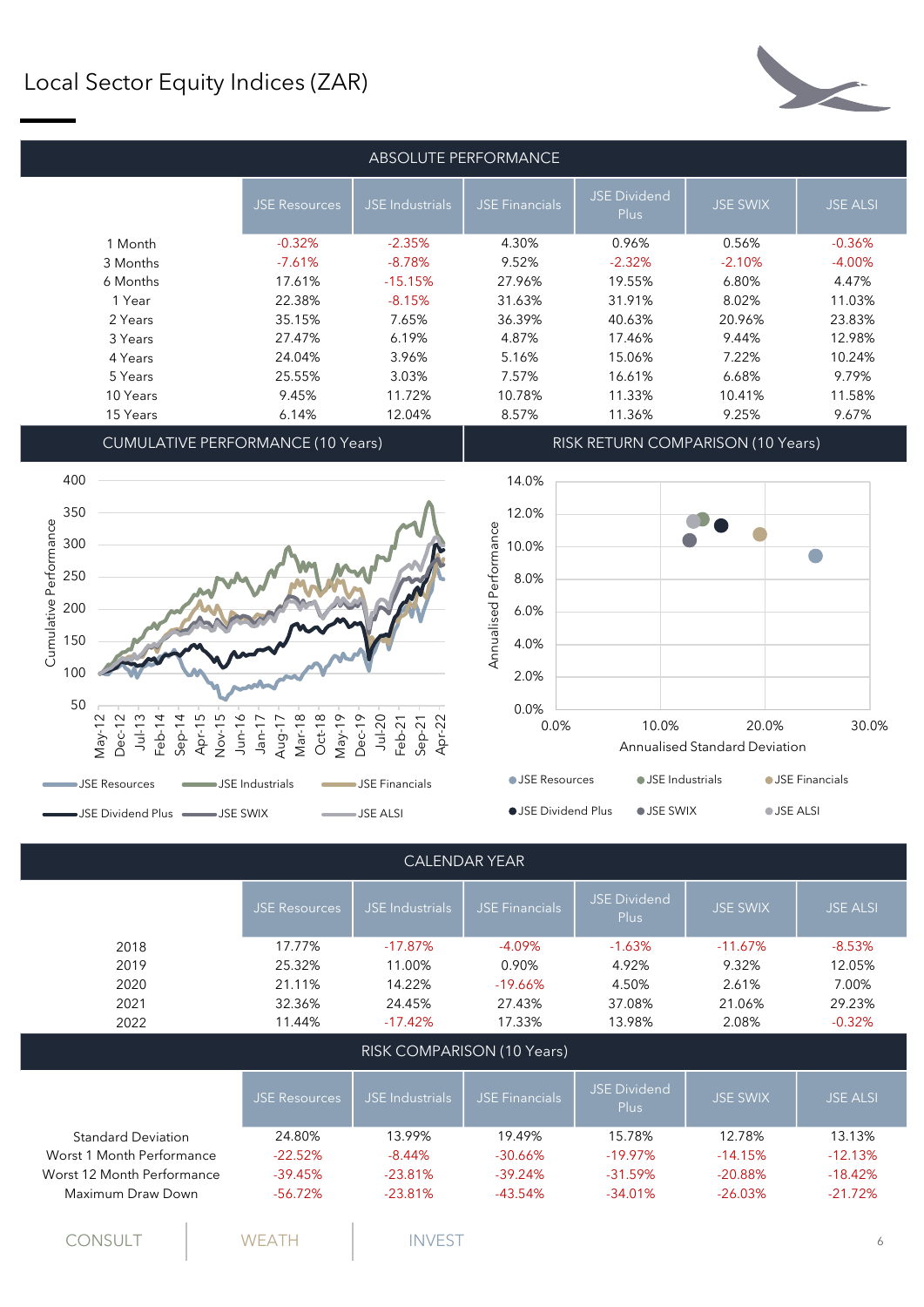#### Local Style Equity Indices (ZAR)



| ABSOLUTE PERFORMANCE |               |             |            |                   |                  |                 |  |  |
|----------------------|---------------|-------------|------------|-------------------|------------------|-----------------|--|--|
|                      | JSE Small Cap | JSE Mid Cap | JSE Top 40 | <b>JSE Growth</b> | <b>JSE Value</b> | <b>JSE ALSI</b> |  |  |
| 1 Month              | $-0.30%$      | $-1.16%$    | 0.01%      | $-3.08%$          | 2.25%            | $-0.36%$        |  |  |
| 3 Months             | 6.89%         | 2.41%       | $-4.78%$   | $-8.86%$          | 0.65%            | $-4.00%$        |  |  |
| 6 Months             | 13.85%        | 7.46%       | 4.27%      | $-5.20%$          | 21.29%           | 4.47%           |  |  |
| 1 Year               | 27.59%        | 11.70%      | 10.89%     | $-3.92%$          | 31.94%           | 11.03%          |  |  |
| 2 Years              | 53.93%        | 27.39%      | 22.86%     | 12.78%            | 38.09%           | 23.83%          |  |  |
| 3 Years              | 17.87%        | 8.91%       | 13.62%     | 11.53%            | 14.71%           | 12.98%          |  |  |
| 4 Years              | 9.04%         | 6.73%       | 10.82%     | 9.08%             | 11.56%           | 10.24%          |  |  |
| 5 Years              | 7.41%         | 5.81%       | 10.38%     | 8.60%             | 11.38%           | 9.79%           |  |  |
| 10 Years             | 11.47%        | 9.00%       | 11.84%     | 12.73%            | 9.46%            | 11.58%          |  |  |
| 15 Years             | 9.02%         | 9.30%       | 9.64%      | 10.02%            | 8.59%            | 9.67%           |  |  |
|                      |               |             |            |                   |                  |                 |  |  |

CUMULATIVE PERFORMANCE (10 Years) RISK RETURN COMPARISON (10 Years)







**JSE Value** JSE ALSI

Worst 12 Month Performance  $-33.03\%$  -27.54% -16.22% -14.73% -30.52% -18.42% Maximum Draw Down  $-45.59\%$  -35.57% -19.91% -14.93% -32.22% -21.72% RISK COMPARISON (10 Years) Standard Deviation 14.83% 14.91% 13.81% 13.67% 15.39% 13.13% Worst 1 Month Performance  $-21.67\%$  -23.66% -10.44% -8.19% -19.02% -12.13% 2020 -0.28% -14.37% 9.97% 19.20% -5.94% 7.00% 2021 59.08% 28.88% 28.40% 18.32% 39.34% 29.23% 2022 6.07% 3.05% -0.52% -8.95% 13.91% -0.32% 2018 -14.59% -9.73% -8.31% -11.51% -4.44% -8.53% 2019 -4.10% 15.58% 12.41% 17.87% 6.14% 12.05% CALENDAR YEAR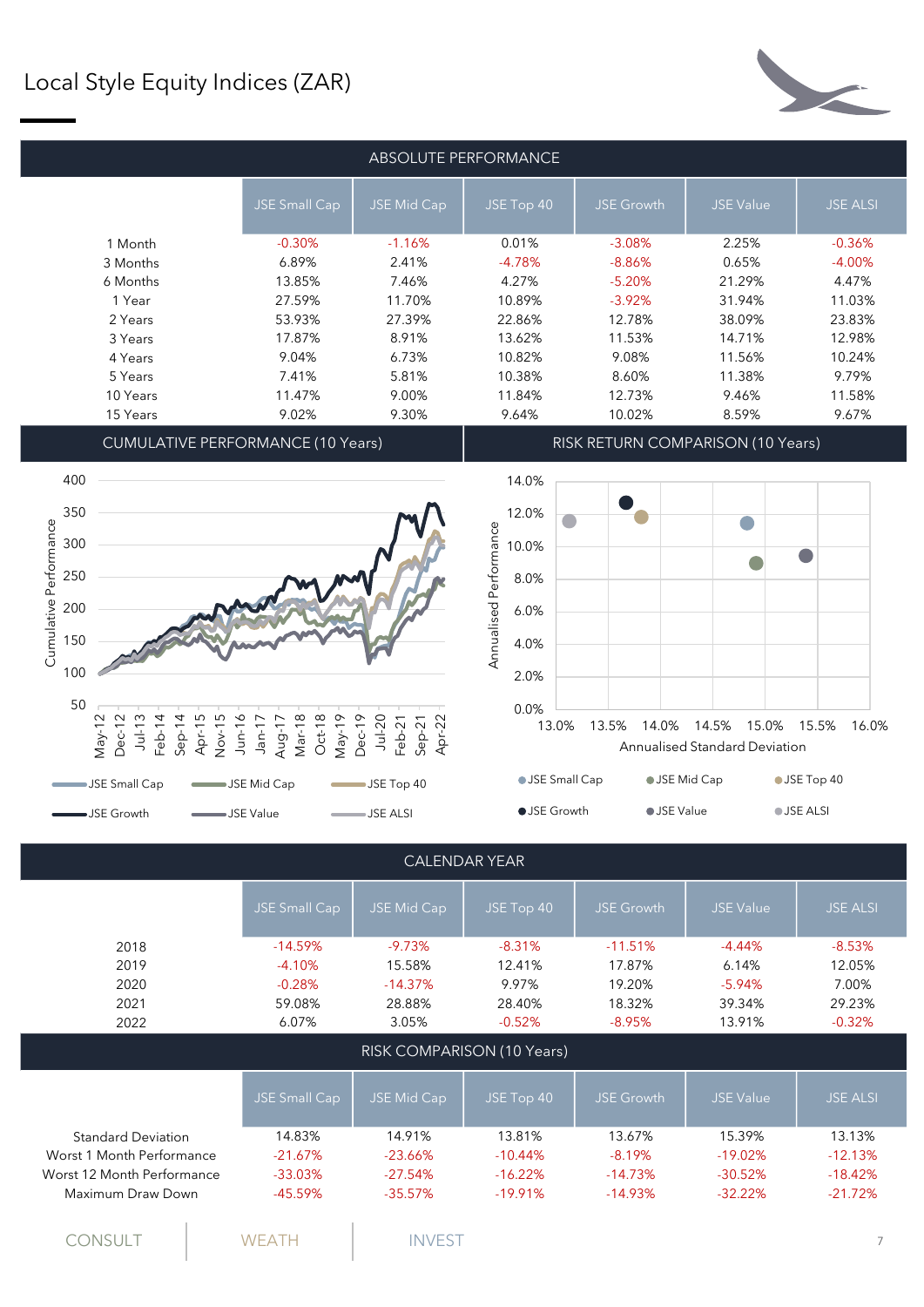# Global Markets (USD)



| ABSOLUTE PERFORMANCE                     |              |                           |                                         |                                       |                                   |                      |  |
|------------------------------------------|--------------|---------------------------|-----------------------------------------|---------------------------------------|-----------------------------------|----------------------|--|
|                                          | US Inflation | <b>US Money</b><br>Market | <b>Global Inflation</b><br><b>Bonds</b> | <b>Global Nominal</b><br><b>Bonds</b> | <b>Global Property</b>            | <b>Global Equity</b> |  |
| 1 Month                                  | 0.56%        | 0.07%                     | $-3.09\%$                               | 0.27%                                 | $-4.34%$                          | 0.12%                |  |
| 3 Months                                 | 2.83%        | 0.07%                     | $-17.60\%$                              | $-8.11%$                              | $-5.68%$                          | $-5.90%$             |  |
| 6 Months                                 | 4.53%        | 0.09%                     | $-12.99\%$                              | $-11.18%$                             | $-7.34%$                          | $-9.35%$             |  |
| 1 Year                                   | 8.26%        | 0.14%                     | $-10.54%$                               | $-13.21%$                             | $-2.72%$                          | $-6.78%$             |  |
| 2 Years                                  | 6.19%        | 0.13%                     | $-0.51%$                                | $-4.78%$                              | 15.44%                            | 14.99%               |  |
| 3 Years                                  | 4.20%        | 0.60%                     | 1.59%                                   | $-1.44%$                              | 3.84%                             | 11.71%               |  |
| 4 Years                                  | 3.64%        | 1.04%                     | 1.73%                                   | $-0.33%$                              | 5.25%                             | 8.31%                |  |
| 5 Years                                  | 3.41%        | 1.13%                     | 1.88%                                   | 0.08%                                 | 5.10%                             | 9.00%                |  |
| 10 Years                                 | 2.31%        | 0.72%                     | 1.60%                                   | 0.48%                                 | 7.21%                             | 10.25%               |  |
| 15 Years                                 | 2.26%        | 0.91%                     | 3.23%                                   | 3.07%                                 | 3.11%                             | 5.39%                |  |
| <b>CUMULATIVE PERFORMANCE (10 Years)</b> |              |                           |                                         |                                       | RISK RETURN COMPARISON (10 Years) |                      |  |





|                            | <b>US</b> Inflation | <b>US Money</b><br>Market | <b>Global Inflation</b><br><b>Bonds</b> | Global Nominal<br><b>Bonds</b> | <b>Global Property</b> | <b>Global Equity</b> |
|----------------------------|---------------------|---------------------------|-----------------------------------------|--------------------------------|------------------------|----------------------|
| 2018                       | 2.18%               | 2.06%                     | $-4.07%$                                | $-1.20%$                       | $-4.49%$               | $-9.42%$             |
| 2019                       | 2.05%               | 2.20%                     | 8.21%                                   | 6.84%                          | 22.57%                 | 26.60%               |
| 2020                       | 1.17%               | 0.48%                     | 12.54%                                  | 9.20%                          | $-7.44\%$              | 16.25%               |
| 2021                       | 6.81%               | 0.10%                     | 3.12%                                   | $-4.71%$                       | 28.28%                 | 18.54%               |
| 2022                       | 4.02%               | 0.08%                     | $-12.53%$                               | $-11.06%$                      | $-12.96%$              | $-12.83%$            |
|                            |                     |                           | RISK COMPARISON (10 Years)              |                                |                        |                      |
|                            | US Inflation        | <b>US Money</b><br>Market | <b>Global Inflation</b><br><b>Bonds</b> | Global Nominal<br><b>Bonds</b> | <b>Global Property</b> | <b>Global Equity</b> |
| <b>Standard Deviation</b>  | 1.19%               | 0.23%                     | 7.49%                                   | 4.82%                          | 14.91%                 | 13.14%               |
| Worst 1 Month Performance  | $-0.67%$            | 0.00%                     | $-9.93%$                                | $-5.48%$                       | $-22.98%$              | $-13.50%$            |
| Worst 12 Month Performance | $-0.20%$            | 0.08%                     | $-10.54%$                               | $-13.21%$                      | $-23.20%$              | $-12.32%$            |
| Maximum Draw Down          | $-1.95%$            | 0.00%                     | $-17.60%$                               | $-15.48%$                      | $-29.33\%$             | $-21.37%$            |
|                            |                     |                           |                                         |                                |                        |                      |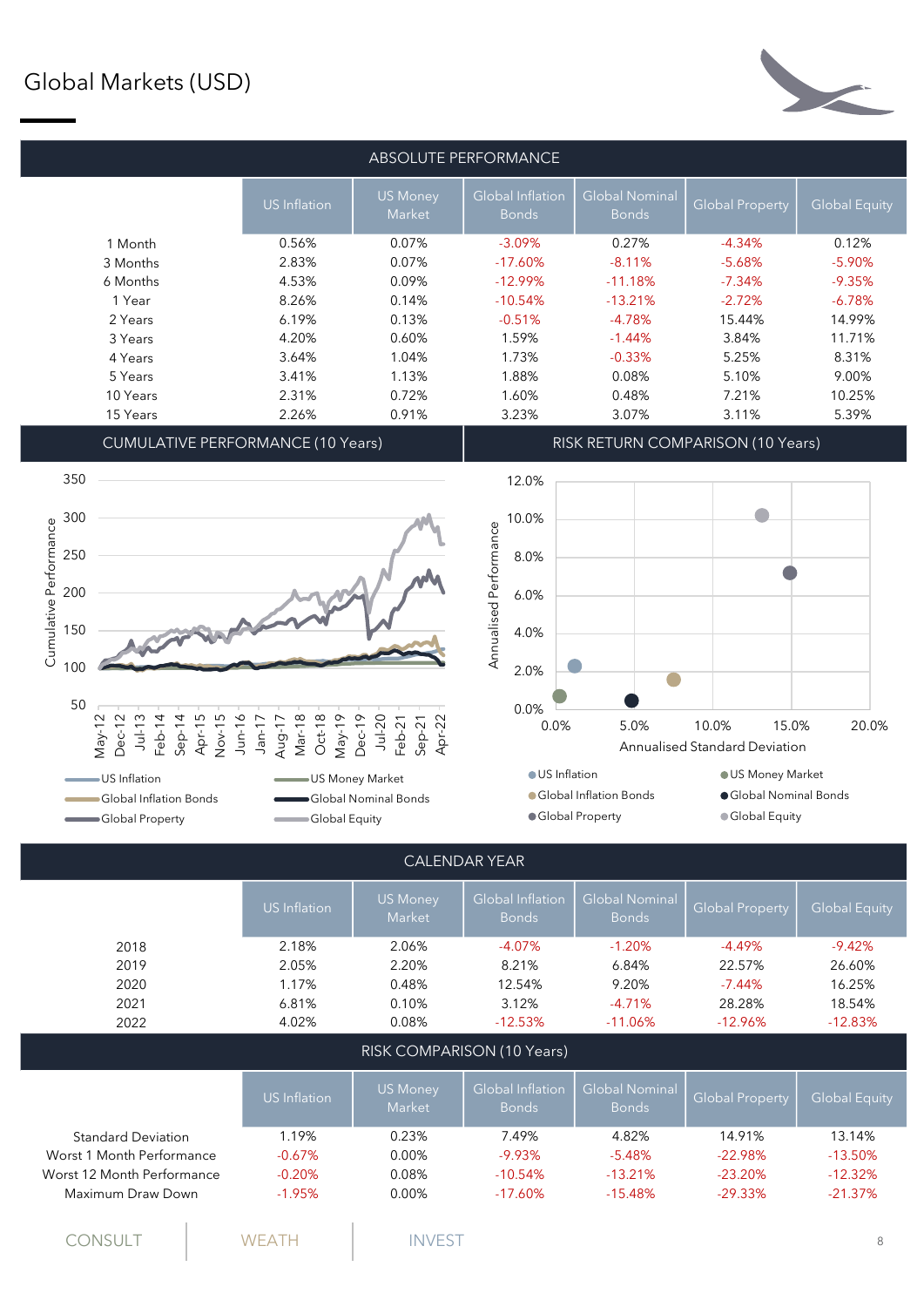#### Global Markets (ZAR)



|          |                    |                                 | ABSOLUTE PERFORMANCE            |                                      |                          |                               |
|----------|--------------------|---------------------------------|---------------------------------|--------------------------------------|--------------------------|-------------------------------|
|          | US Inflation (ZAR) | <b>US Money</b><br>Market (ZAR) | Global Inflation<br>Bonds (ZAR) | <b>Global Nominal</b><br>Bonds (ZAR) | Global Property<br>(ZAR) | <b>Global Equity</b><br>(ZAR) |
| 1 Month  | $-0.50%$           | $-0.99%$                        | $-4.11%$                        | $-0.78%$                             | $-5.35%$                 | $-0.94%$                      |
| 3 Months | 4.72%              | 1.91%                           | $-16.09%$                       | $-6.42%$                             | $-3.95%$                 | $-4.17%$                      |
| 6 Months | 2.95%              | $-1.42%$                        | $-14.30%$                       | $-12.53%$                            | $-8.74%$                 | $-10.72%$                     |
| 1 Year   | 23.30%             | 14.05%                          | 1.89%                           | $-1.15%$                             | 10.79%                   | 6.17%                         |
| 2 Years  | 0.30%              | $-5.42%$                        | $-6.03%$                        | $-10.06%$                            | 9.04%                    | 8.61%                         |
| 3 Years  | 6.67%              | 2.99%                           | 4.00%                           | 0.90%                                | 6.30%                    | 14.36%                        |
| 4 Years  | 9.20%              | 6.45%                           | 7.18%                           | 5.01%                                | 10.89%                   | 14.11%                        |
| 5 Years  | 7.19%              | 4.83%                           | 5.60%                           | 3.74%                                | 8.94%                    | 12.99%                        |
| 10 Years | 8.75%              | 7.06%                           | 7.99%                           | 6.81%                                | 13.96%                   | 17.19%                        |
| 15 Years | 7.77%              | 6.35%                           | 8.79%                           | 8.62%                                | 8.67%                    | 11.07%                        |
|          |                    |                                 |                                 |                                      |                          |                               |

CUMULATIVE PERFORMANCE (10 Years) RISK RETURN COMPARISON (10 Years)



Global Property (ZAR) Global Equity (ZAR)

Global Property (ZAR) Global Equity (ZAR)



Global Nominal Bonds (ZAR)

|                            |                    |                                 | <u> C/ \LLI \L/ \I \I L/ \I \</u> |                               |                                 |                               |
|----------------------------|--------------------|---------------------------------|-----------------------------------|-------------------------------|---------------------------------|-------------------------------|
|                            | US Inflation (ZAR) | <b>US Money</b><br>Market (ZAR) | Global Inflation<br>Bonds (ZAR)   | Global Nominal<br>Bonds (ZAR) | <b>Global Property</b><br>(ZAR) | <b>Global Equity</b><br>(ZAR) |
| 2018                       | 18.49%             | 18.36%                          | 11.25%                            | 14.58%                        | 10.76%                          | 5.05%                         |
| 2019                       | $-0.46%$           | $-0.32%$                        | 5.54%                             | 4.21%                         | 19.55%                          | 23.48%                        |
| 2020                       | 6.19%              | 5.45%                           | 18.11%                            | 14.61%                        | $-2.86%$                        | 22.01%                        |
| 2021                       | 15.89%             | 8.61%                           | 11.89%                            | 3.40%                         | 39.19%                          | 28.62%                        |
| 2022                       | 2.09%              | $-1.77\%$                       | $-14.14%$                         | $-12.71%$                     | $-14.57%$                       | $-14.45%$                     |
|                            |                    | RISK COMPARISON (10 Years)      |                                   |                               |                                 |                               |
|                            | US Inflation (ZAR) | <b>US Money</b><br>Market (ZAR) | Global Inflation<br>Bonds (ZAR)   | Global Nominal<br>Bonds (ZAR) | <b>Global Property</b><br>(ZAR) | <b>Global Equity</b><br>(ZAR) |
| <b>Standard Deviation</b>  | 14.93%             | 14.86%                          | 14.67%                            | 13.70%                        | 15.60%                          | 14.34%                        |
| Worst 1 Month Performance  | $-9.38%$           | $-9.26%$                        | $-14.39%$                         | $-9.07\%$                     | $-12.17%$                       | $-8.23%$                      |
| Worst 12 Month Performance | $-19.70%$          | $-21.64%$                       | $-14.63%$                         | $-18.66%$                     | $-16.12%$                       | $-4.49%$                      |
| Maximum Draw Down          | $-23.27%$          | $-25.73%$                       | $-19.41%$                         | $-24.25%$                     | $-23.59%$                       | $-14.71%$                     |
|                            |                    |                                 |                                   |                               |                                 |                               |
| <b>CONSULT</b>             | <b>WFATH</b>       | <b>INVEST</b>                   |                                   |                               |                                 | 9                             |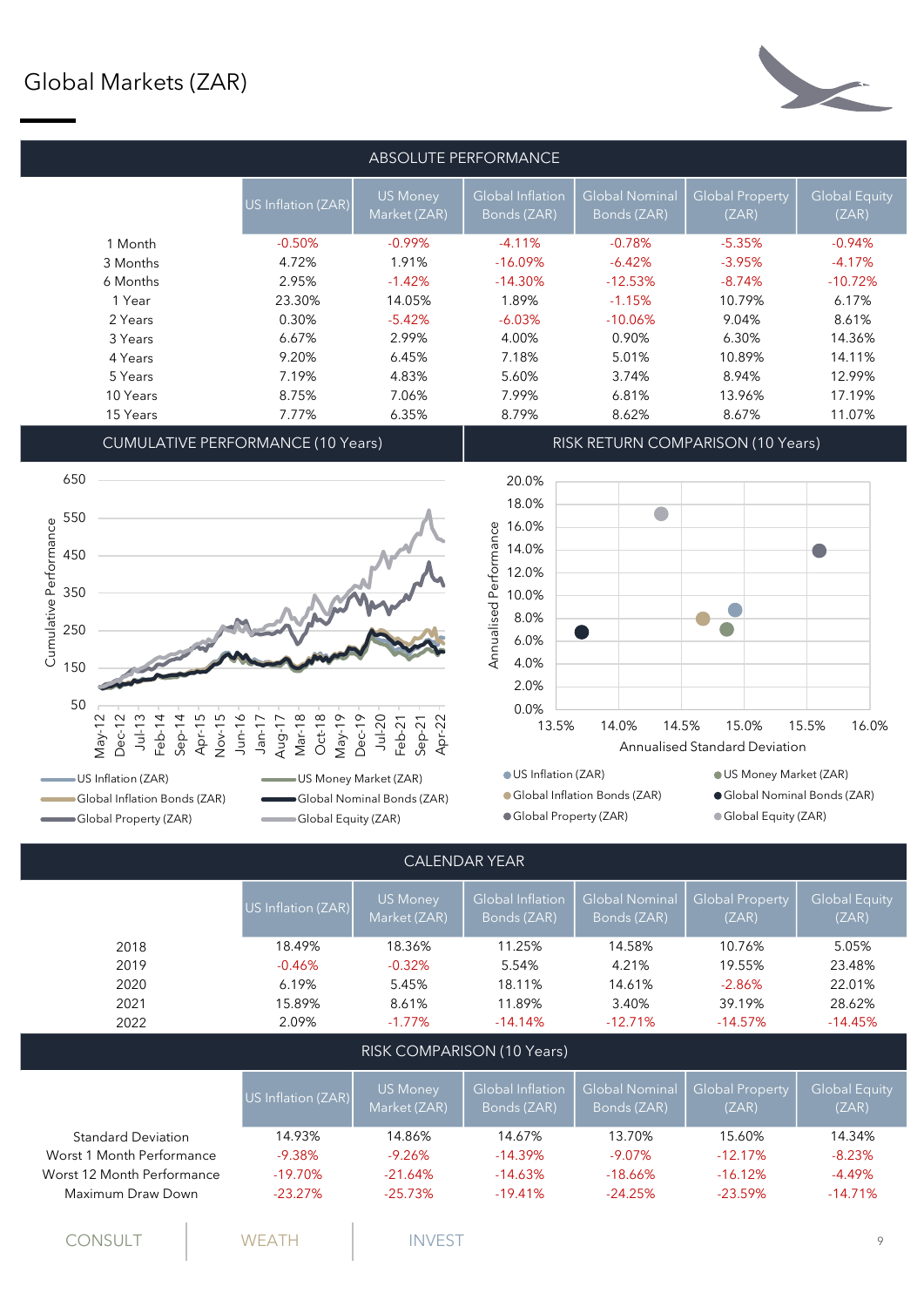### Global Equity Markets (USD)



| ABSOLUTE PERFORMANCE                                                                                                                                                                                                                                                                                              |                             |                                        |                                             |                                              |          |               |  |  |
|-------------------------------------------------------------------------------------------------------------------------------------------------------------------------------------------------------------------------------------------------------------------------------------------------------------------|-----------------------------|----------------------------------------|---------------------------------------------|----------------------------------------------|----------|---------------|--|--|
|                                                                                                                                                                                                                                                                                                                   | <b>MSCI</b> South<br>Africa | <b>MSCI</b> Frontier<br><b>Markets</b> | <b>MSCI Emerging</b><br><b>Markets</b>      | MSCI Developed   MSCI All Country<br>Markets | World    | <b>USDZAR</b> |  |  |
| 1 Month                                                                                                                                                                                                                                                                                                           | 1.14%                       | $-6.37%$                               | 0.44%                                       | 0.08%                                        | 0.12%    | $-1.05%$      |  |  |
| 3 Months                                                                                                                                                                                                                                                                                                          | $-5.06%$                    | $-9.04%$                               | $-7.29%$                                    | $-5.72%$                                     | $-5.90%$ | 1.84%         |  |  |
| 6 Months                                                                                                                                                                                                                                                                                                          | 10.69%                      | $-14.85%$                              | $-10.11\%$                                  | $-9.25%$                                     | $-9.35%$ | $-1.51%$      |  |  |
| 1 Year                                                                                                                                                                                                                                                                                                            | $-8.31%$                    | $-10.34%$                              | $-19.83%$                                   | $-4.82%$                                     | $-6.78%$ | 13.89%        |  |  |
| 2 Years                                                                                                                                                                                                                                                                                                           | 23.97%                      | 10.90%                                 | 10.03%                                      | 15.70%                                       | 14.99%   | $-5.55%$      |  |  |
| 3 Years                                                                                                                                                                                                                                                                                                           | 3.53%                       | 3.20%                                  | 5.00%                                       | 12.65%                                       | 11.71%   | 2.37%         |  |  |
| 4 Years                                                                                                                                                                                                                                                                                                           | $-0.24%$                    | 2.12%                                  | 1.39%                                       | 9.26%                                        | 8.31%    | 5.36%         |  |  |
| 5 Years                                                                                                                                                                                                                                                                                                           | 1.17%                       | 2.90%                                  | 3.80%                                       | 9.72%                                        | 9.00%    | 3.66%         |  |  |
| 10 Years                                                                                                                                                                                                                                                                                                          | 2.06%                       | 5.60%                                  | 4.17%                                       | 11.06%                                       | 10.25%   | 6.29%         |  |  |
| 15 Years                                                                                                                                                                                                                                                                                                          | 2.53%                       |                                        | 2.78%                                       | 5.77%                                        | 5.39%    | 5.39%         |  |  |
| $\bigcap_{i=1}^{n}$ , $\bigcup_{i=1}^{n}$ , $\bigcap_{i=1}^{n}$ , $\bigcap_{i=1}^{n}$ , $\bigcap_{i=1}^{n}$ , $\bigcap_{i=1}^{n}$ , $\bigcap_{i=1}^{n}$ , $\bigcap_{i=1}^{n}$ , $\bigcap_{i=1}^{n}$ , $\bigcap_{i=1}^{n}$ , $\bigcap_{i=1}^{n}$ , $\bigcap_{i=1}^{n}$ , $\bigcap_{i=1}^{n}$ , $\bigcap_{i=1}^{n}$ |                             |                                        | <b>PICIL RETURNI QQN IRA PICQNI 14 Q VI</b> |                                              |          |               |  |  |





MSCI All Country World **COUNTER COUPS** 





 $\bullet$  MSCI All Country World  $\bullet$  USDZAR

|                            | <b>MSCI</b> South<br>Africa | <b>MSCI Frontier</b><br><b>Markets</b> | <b>MSCI Emerging</b><br><b>Markets</b> | Markets        | MSCI Developed   MSCI All Country<br>World | <b>USDZAR</b> |
|----------------------------|-----------------------------|----------------------------------------|----------------------------------------|----------------|--------------------------------------------|---------------|
| 2018                       | $-24.76%$                   | $-16.41%$                              | $-14.58%$                              | $-8.71%$       | $-9.42%$                                   | 15.97%        |
| 2019                       | 10.04%                      | 17.99%                                 | 18.44%                                 | 27.67%         | 26.60%                                     | $-2.46%$      |
| 2020                       | $-3.96%$                    | 1.43%                                  | 18.31%                                 | 15.90%         | 16.25%                                     | 4.95%         |
| 2021                       | 3.58%                       | 19.73%                                 | $-2.54%$                               | 21.82%         | 18.54%                                     | 8.50%         |
| 2022                       | 6.14%                       | $-16.11%$                              | $-11.76%$                              | $-12.97%$      | $-12.83%$                                  | $-1.85%$      |
|                            |                             |                                        | RISK COMPARISON (10 Years)             |                |                                            |               |
|                            | <b>MSCI</b> South<br>Africa | <b>MSCI Frontier</b><br><b>Markets</b> | <b>MSCI Emerging</b><br><b>Markets</b> | <b>Markets</b> | MSCI Developed   MSCI All Country<br>World | <b>USDZAR</b> |
| <b>Standard Deviation</b>  | 22.79%                      | 13.75%                                 | 15.61%                                 | 13.26%         | 13.14%                                     | 14.84%        |
| Worst 1 Month Performance  | $-24.86%$                   | $-21.96%$                              | $-15.40%$                              | $-13.23%$      | $-13.50%$                                  | $-9.38%$      |
| Worst 12 Month Performance | $-37.14%$                   | $-24.19%$                              | $-23.41%$                              | $-11.00\%$     | $-12.32%$                                  | $-21.75%$     |
| Maximum Draw Down          | $-51.94%$                   | $-31.53%$                              | $-29.77\%$                             | $-21.05%$      | $-21.37%$                                  | $-25.84%$     |
|                            |                             |                                        |                                        |                |                                            |               |
| CONSULT                    |                             |                                        |                                        |                |                                            |               |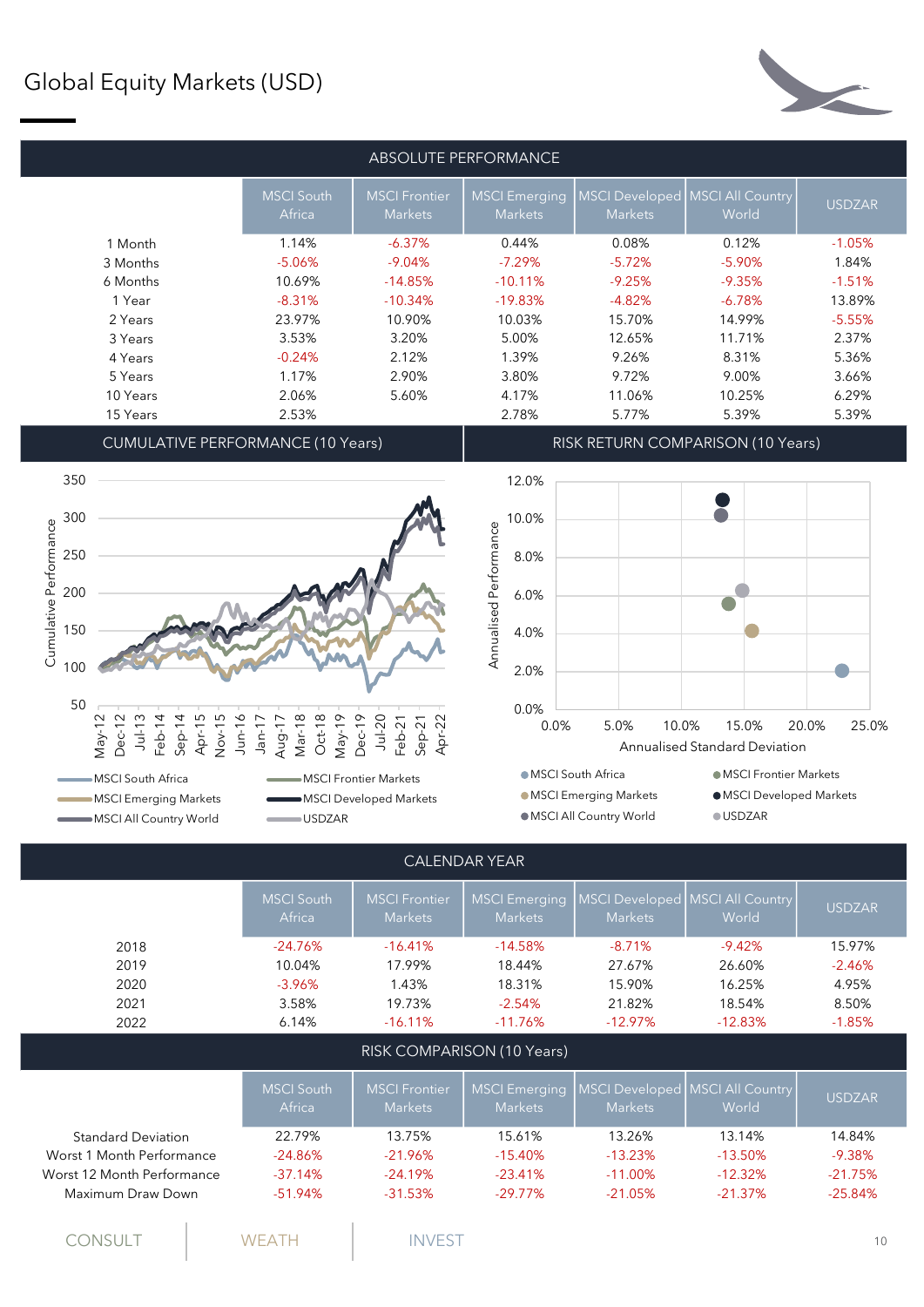### Global Equity Markets (ZAR)



| ABSOLUTE PERFORMANCE |                                   |                                       |                                       |                                 |                                 |               |  |  |
|----------------------|-----------------------------------|---------------------------------------|---------------------------------------|---------------------------------|---------------------------------|---------------|--|--|
|                      | <b>MSCI South</b><br>Africa (ZAR) | <b>MSCI Frontier</b><br>Markets (ZAR) | <b>MSCI Emerging</b><br>Markets (ZAR) | MSCI Developed<br>Markets (ZAR) | MSCI All Country<br>World (ZAR) | <b>USDZAR</b> |  |  |
| 1 Month              | 0.08%                             | $-7.36\%$                             | $-0.62%$                              | $-0.98%$                        | $-0.94%$                        | $-1.05%$      |  |  |
| 3 Months             | $-3.31%$                          | $-7.37\%$                             | $-5.59%$                              | $-3.99\%$                       | $-4.17%$                        | 1.84%         |  |  |
| 6 Months             | 9.02%                             | $-16.14%$                             | $-11.47%$                             | $-10.62%$                       | $-10.72%$                       | $-1.51%$      |  |  |
| 1 Year               | 4.43%                             | 2.12%                                 | $-8.69\%$                             | 8.41%                           | 6.17%                           | 13.89%        |  |  |
| 2 Years              | 17.09%                            | 4.75%                                 | 3.92%                                 | 9.28%                           | 8.61%                           | $-5.55%$      |  |  |
| 3 Years              | 5.99%                             | 5.65%                                 | 7.49%                                 | 15.32%                          | 14.36%                          | 2.37%         |  |  |
| 4 Years              | 5.10%                             | 7.59%                                 | 6.82%                                 | 15.12%                          | 14.11%                          | 5.36%         |  |  |
| 5 Years              | 4.87%                             | 6.66%                                 | 7.60%                                 | 13.74%                          | 12.99%                          | 3.66%         |  |  |
| 10 Years             | 8.48%                             | 12.24%                                | 10.72%                                | 18.05%                          | 17.19%                          | 6.29%         |  |  |
| 15 Years             | 8.05%                             |                                       | 8.32%                                 | 11.47%                          | 11.07%                          | 5.39%         |  |  |
| $\cdots$             |                                   |                                       |                                       |                                 |                                 |               |  |  |

CUMULATIVE PERFORMANCE (10 Years) RISK RETURN COMPARISON (10 Years)



MSCI All Country World (ZAR) **CONCILLATE:** USDZAR

MSCI South Africa (ZAR) MSCI Frontier Markets (ZAR) MSCI South Africa (ZAR)



- MSCI Emerging Markets (ZAR) MSCI Developed Markets (ZAR) MSCI Emerging Markets (ZAR) MSCI All Country World (ZAR) USDZAR
- $\bullet$  MSCI Frontier Markets (ZAR)
	- $\bullet$  MSCI Developed Markets (ZAR)
	-

|                            | <b>MSCI South</b><br>Africa (ZAR) | <b>MSCI Frontier</b><br>Markets (ZAR) | <b>MSCI Emerging</b><br>Markets (ZAR) | <b>MSCI Developed</b><br>Markets (ZAR) | <b>MSCI All Country</b><br>World (ZAR) | <b>USDZAR</b> |
|----------------------------|-----------------------------------|---------------------------------------|---------------------------------------|----------------------------------------|----------------------------------------|---------------|
| 2018                       | $-12.74%$                         | $-3.06%$                              | $-0.94%$                              | 5.87%                                  | 5.05%                                  | 15.97%        |
| 2019                       | 7.33%                             | 15.09%                                | 15.52%                                | 24.53%                                 | 23.48%                                 | $-2.46%$      |
| 2020                       | 0.80%                             | 6.45%                                 | 24.17%                                | 21.64%                                 | 22.01%                                 | 4.95%         |
| 2021                       | 12.39%                            | 29.91%                                | 5.74%                                 | 32.17%                                 | 28.62%                                 | 8.50%         |
| 2022                       | 4.17%                             | $-17.66%$                             | $-13.40%$                             | $-14.58%$                              | $-14.45%$                              | $-1.85%$      |
|                            |                                   |                                       | RISK COMPARISON (10 Years)            |                                        |                                        |               |
|                            | <b>MSCI South</b><br>Africa (ZAR) | <b>MSCI Frontier</b><br>Markets (ZAR) | <b>MSCI Emerging</b><br>Markets (ZAR) | <b>MSCI Developed</b><br>Markets (ZAR) | <b>MSCI All Country</b><br>World (ZAR) | <b>USDZAR</b> |
| <b>Standard Deviation</b>  | 14.32%                            | 15.83%                                | 13.22%                                | 14.90%                                 | 14.34%                                 | 14.84%        |
| Worst 1 Month Performance  | $-14.30%$                         | $-11.00\%$                            | $-8.29%$                              | $-8.59%$                               | $-8.23%$                               | $-9.38%$      |
| Worst 12 Month Performance | $-22.57%$                         | $-9.84%$                              | $-12.39%$                             | $-4.81%$                               | $-4.49\%$                              | $-21.75%$     |
| Maximum Draw Down          | $-29.74%$                         | $-17.66%$                             | $-15.71%$                             | $-15.35%$                              | $-14.71%$                              | $-25.84%$     |
|                            |                                   |                                       |                                       |                                        |                                        |               |
|                            |                                   |                                       |                                       |                                        |                                        |               |